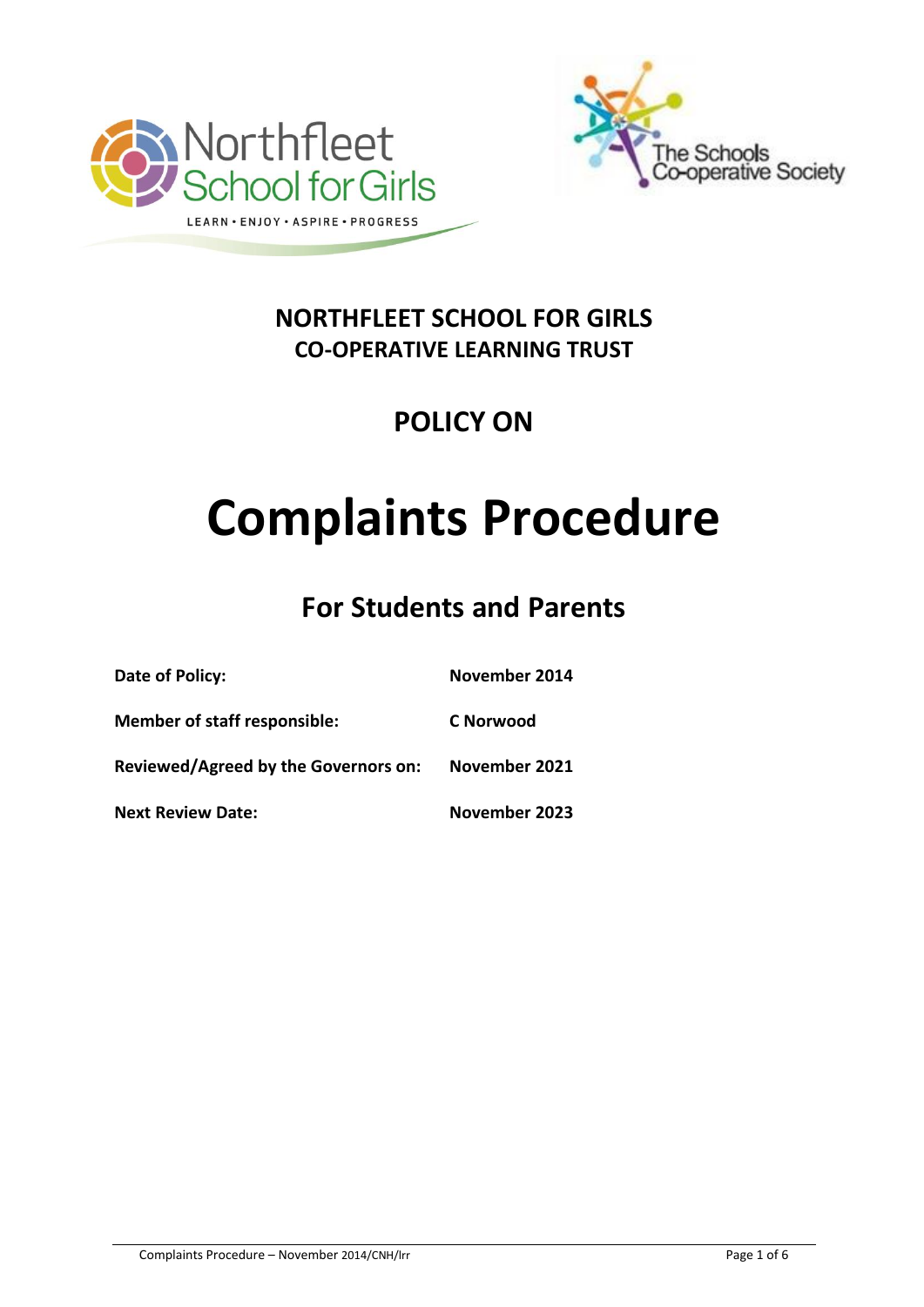#### **Complaints Procedure**

#### **Northfleet School for Girls**

#### **Introduction**

This document sets out the school's procedure for addressing complaints. It should be used only when informal attempts to resolve problems have been unsuccessful. If you have any concerns about the school or the education provided, you are encouraged to discuss the matter first with your child's Base Leader, Engagement Support Leader (ESL) or College Leader at the earliest opportunity. The school considers any concerns very seriously and most problems can be resolved at this stage.

All other complaints are handled by the school according to the arrangements set out below.

We encourage parents to be fully involved in their child's progress through the school and believe successful education happens when school, parents and students work together.

#### **Aims and Objectives**

The school will give careful consideration to all complaints and deal with them fairly and honestly. We will provide sufficient opportunity for any complaint to be fully discussed, and aim to resolve it through open dialogue and mutual understanding.

#### **Our Procedure Aims to**

- be easily accessible and publicised
- be simple to use and understand
- be impartial
- be non-adversarial
- allow swift handling with established time-limits for action and keeping people informed of the progress
- ensure a full and fair investigation by an independent person where necessary
- respect people's desire for confidentiality, wherever possible (some information sharing may be necessary to carry out a thorough investigation)
- address all points of issue, providing an effective response and appropriate redress, where necessary
- provide information to the school's senior leadership team so that services can be improved.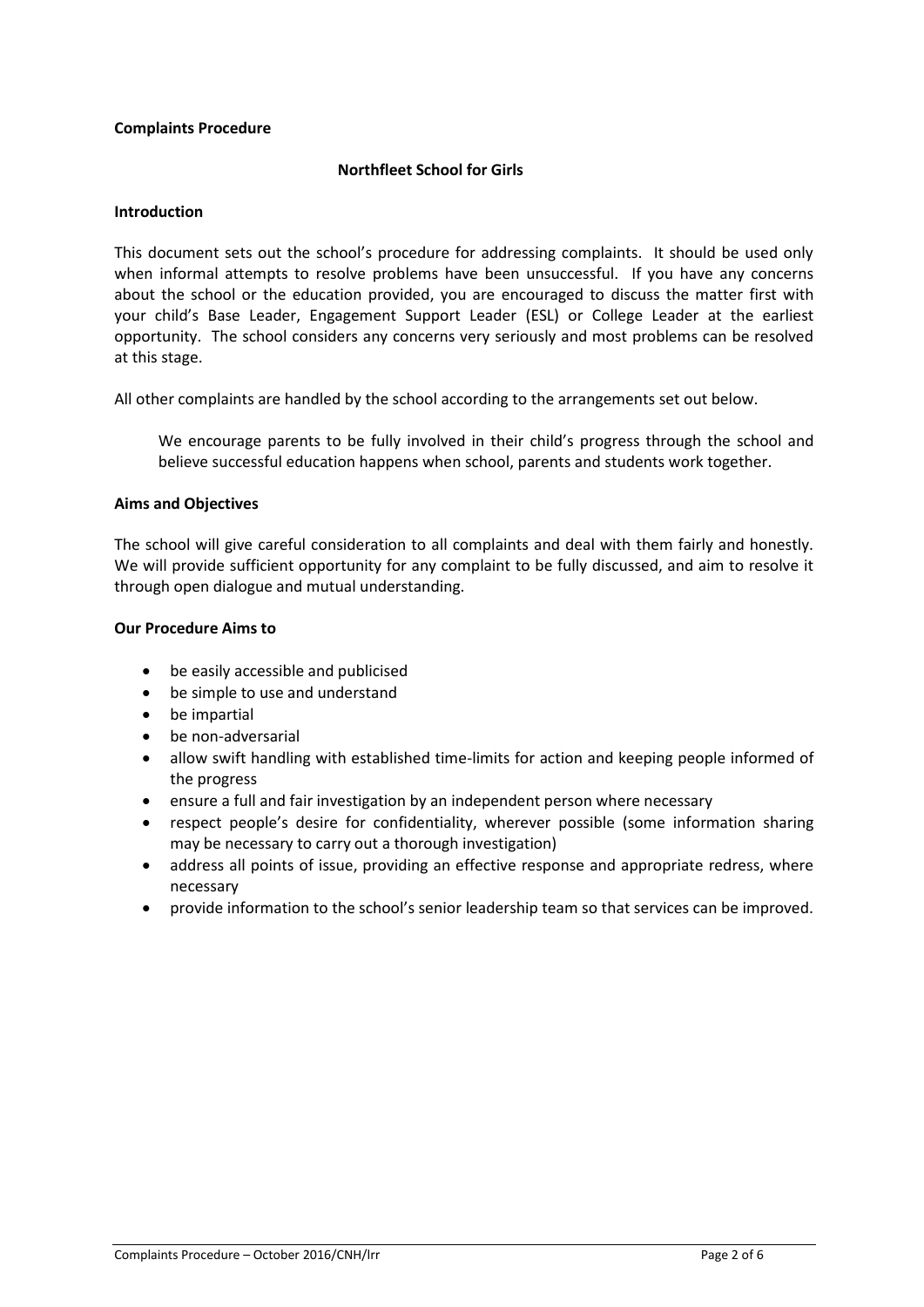#### **Formal Complaints Procedure**

#### **Stage 1**

If you feel that a concern has not been addressed through informal discussion with the Base Leader, ESL or College Leader, and you wish to have the matter formally investigated, this process begins with the completion of a complaints form, which you will find included in this policy. If you would like help completing the form, the school will be happy to provide the assistance of someone unconnected with the complaint. The completed form should be returned to

- (a) The Headteacher for all issues relating to the school; or
- (b) The Chair of Governors for issues regarding the Headteacher.

The flow chart below explains the procedure from this point.

#### **Complaint/Concern flowchart under Headteacher's Responsibility**

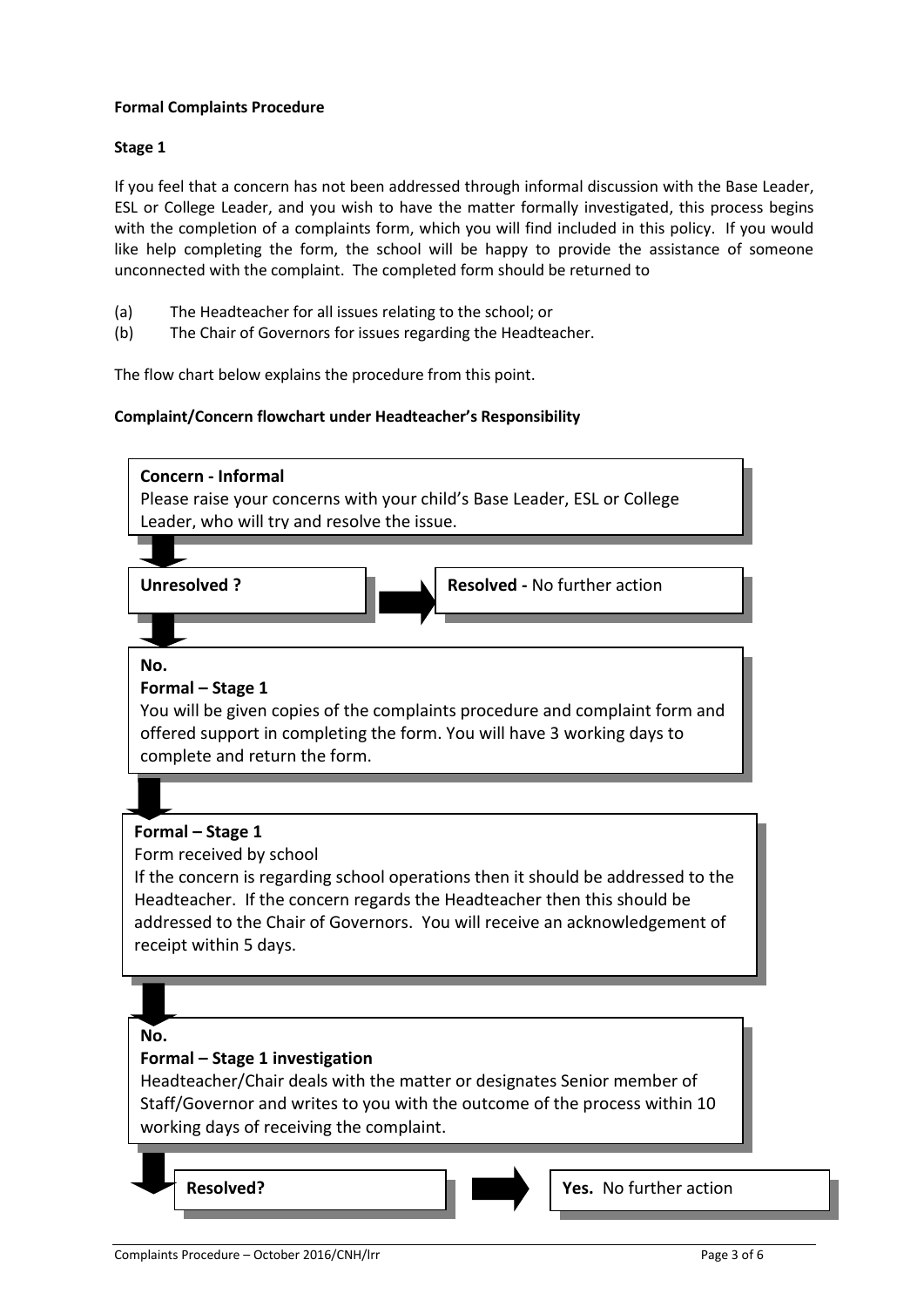**No.** Complainant wishes to move to Stage 2 of the procedure and notifies the school in writing within 10 working days.

#### **Formal – Stage 2**

Complaint form passes to the Chair of Governors to review whether the complaint has been properly dealt with and they will write to you with an outcome within 10 days.



**Resolved? The COVID-10 IN THE VES.** No further action

**No**. Complainant is given copy of Procedure for Governing Body Complaints Panel Hearing. A Governor Complaints Panel is set up to consider the complaint within 10 working days of the complaint being passed to the Governing Body. It consists of 3 Governors, (where possible all appointed governors will not have prior detailed information about the incident), who will consider written and verbal submissions from the complainant and the Headteacher/Chair of Governors.

Panel writes to complainant with its conclusion within 5 working days of the meeting

**No.** The complainant may decide to write to the Secretary for Education, if they feel the school has acted unreasonably or not followed the correct procedures. **Resolved? The COVID-10 COVID-10 Tes.** No further action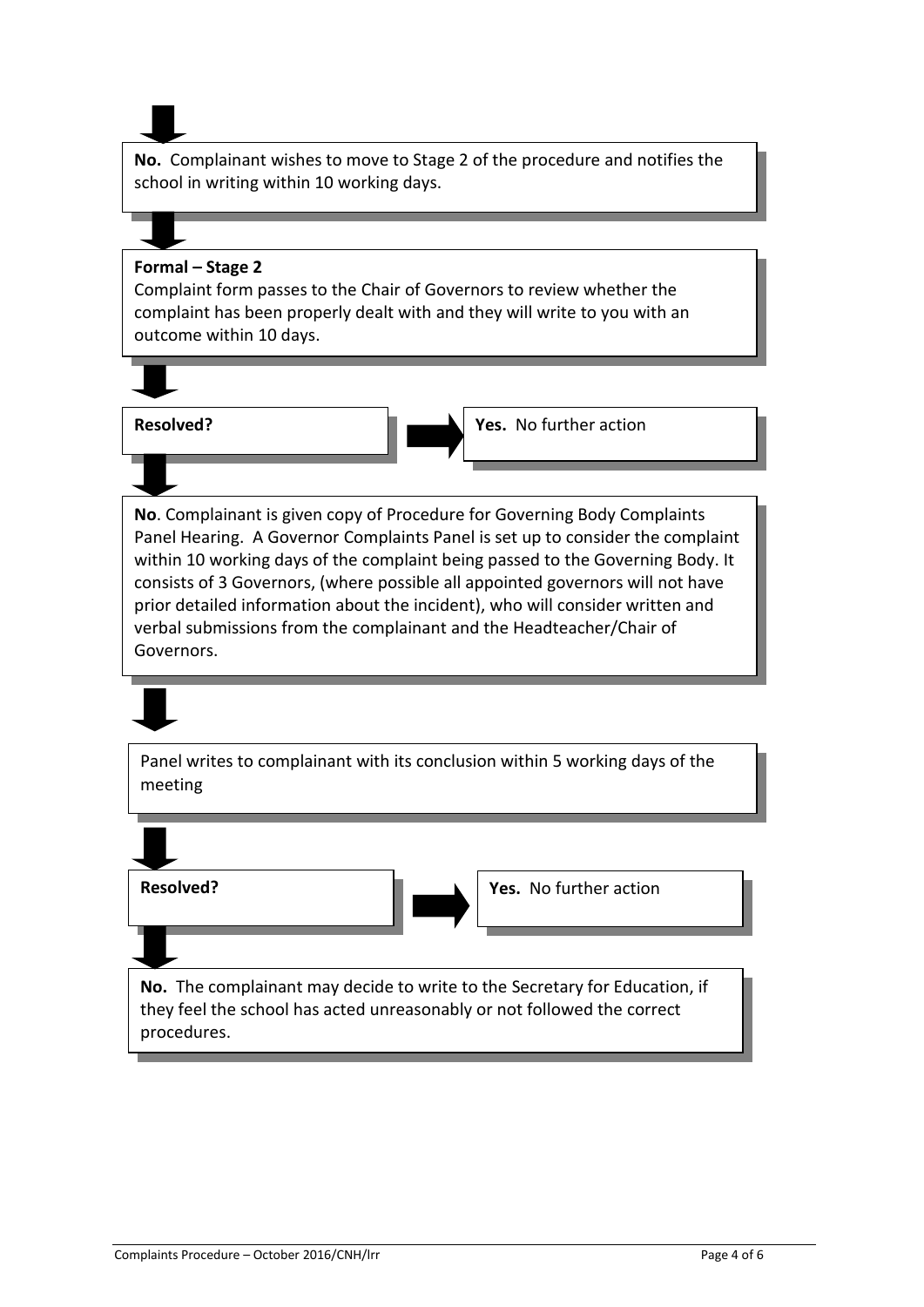



Hall Road, Northfleet, Kent DA11 8AQ Tel: 01474 831020 Fax: 01474 335058 Email: info@nsfg.org.uk

### **COMPLAINT FORM**

Please complete and return to the School Office, marked for the confidential attention of the Headteacher/Chair of Governors

1 Please give details of your complaint: